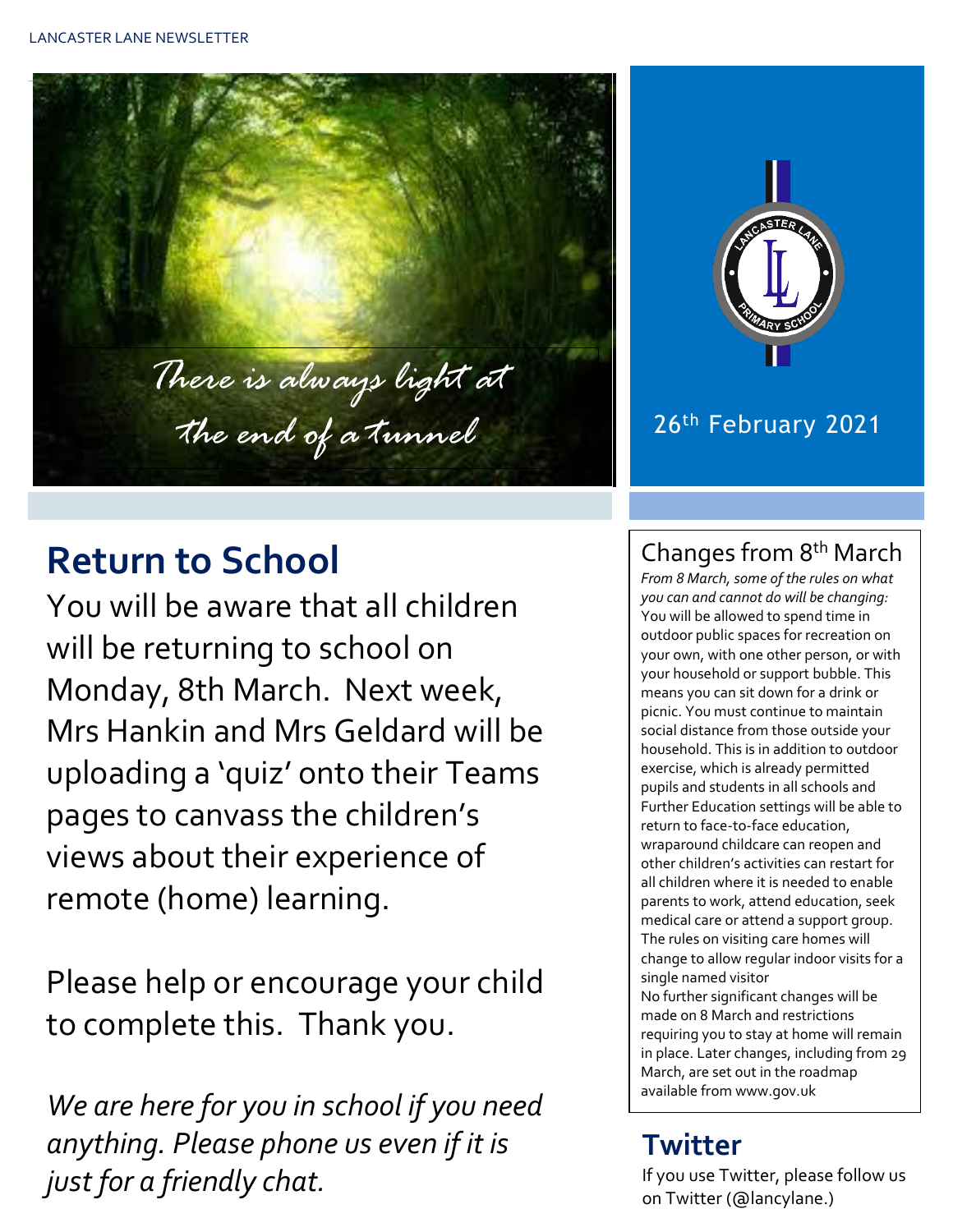# **Mind Matters**

Every Mind Matters Campaign commenced Monday 18th January and runs until the end of March 2021. There are things we can all do to look after our mental wellbeing. Every Mind Matters can get you started with a free NHS online plan, showing you simple steps to help manage anxiety, sleep better and boost your mood. Get your own Every Mind Matters mental health action plan here.





# **Road Works**

Although the timing could not have been worse with the full re-opening of school, there are road closures taking place Pendle Road and Mendip Road from Tuesday, 9th March to Thursday 11<sup>th</sup> March. A ParentMail will be sent home next week with suggested routes to use to go to and from school. You may have to leave longer for your journey too so set those alarm clock for a little bit earlier on these days.

## **And finally ….**

…. One small positive thought in the morning can change your entire day.